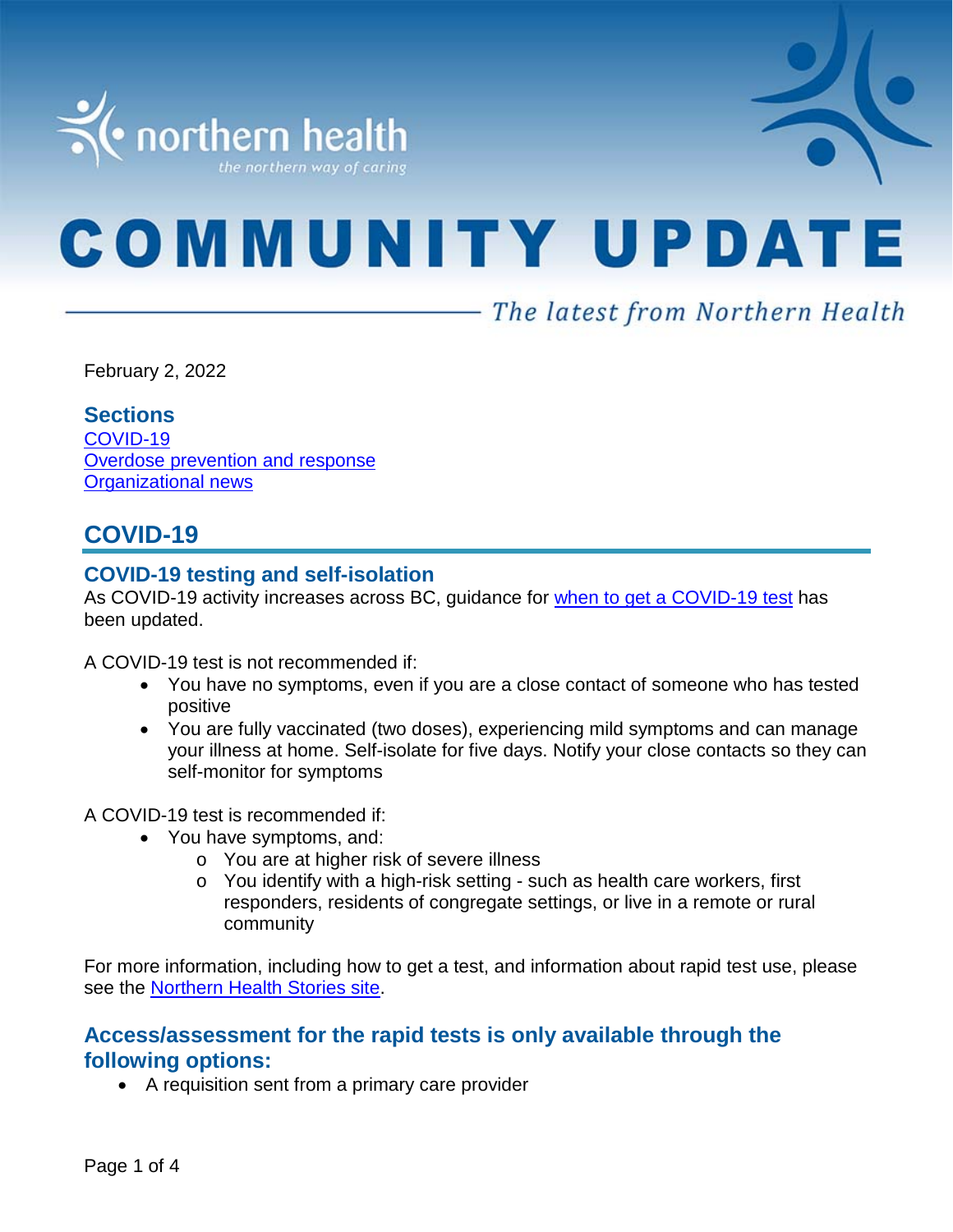- Calling the NH Virtual Clinic at 1-844-645-7811
- Completion of the NH COVID-19 Test Booking

**Note:** Patients with mild symptoms will be asked to stay home and self-isolate, and will not be provided with a rapid test based on their symptoms and risk factors.

Patients who require testing (dependant on symptoms and risk factors) will be referred to a test site for a PCR test or to pick up a take-home rapid test. Most tests will be PCR. A friend, family member, etc. may pick up the take-home rapid test on the patient's behalf. Availability of rapid tests may be limited at times, depending on supply.

#### **Get your booster (if eligible):**

Boosters are the health care system's best defense against COVID-19 because the vaccine becomes less effective over time. The booster returns, and even improves, vaccine effectiveness from shortly after when you received Dose 2. Boosters help protect our seniors, who are most likely to experience severe illness and hospitalization as a result of COVID-19 infection. **Regardless of the setting, if or when you are eligible (6 months after Dose 2), please [book your booster](https://www.getvaccinated.gov.bc.ca/s/) immediately.** For more information on Omicron and the importance of getting booster dose, check out ["Omicron Wave COVID-19"](https://youtu.be/Dm_lvD2_wEg), a presentation by Medial Health Officer Dr. Corneil.

#### **COVID-19 treatments in BC**

Northern Health is in the process of rolling out anti-viral COVID-19 treatments for high-risk groups. Therapeutic treatments for COVID-19 have been approved for use outside BC hospitals. These treatments do not stop you from getting COVID-19. They are used to prevent severe illness in people who are at higher risk from COVID-19. To be effective, they must be taken within five to seven days of developing symptoms.

Visit the [Government of BC](https://www2.gov.bc.ca/gov/content/covid-19/vaccine/treatments) and [British Columbia Centre for Disease Control \(BCCDC\)](http://www.bccdc.ca/health-info/diseases-conditions/covid-19/about-covid-19/treatments) websites for more information about COVID-19 treatments.

#### **Proof of vaccination**

By order of the Provincial Health Officer, proof of full vaccination is required to access some events, services and businesses in BC. This requirement has been extended until June 30, 2022.

Proof of vaccination requirements apply to all people born in 2010 or earlier (12+) and covers access to many events and places, such as concerts, restaurants, swimming pools, indoor tickets sporting events, and others. Detailed information can be found on the [Province of BC](https://www2.gov.bc.ca/gov/content/covid-19/vaccine/proof)  [website.](https://www2.gov.bc.ca/gov/content/covid-19/vaccine/proof)

#### **Youth aged 12 to 18**

Youth aged 12 to 18 can carry their own BC Vaccine Card, or have a trusted adult carry it for them. Youth are not required to show valid government photo ID.

- 12 year olds only need to show proof of 1 dose of vaccine
- 13 to 18 year olds need to show proof of 2 doses of vaccine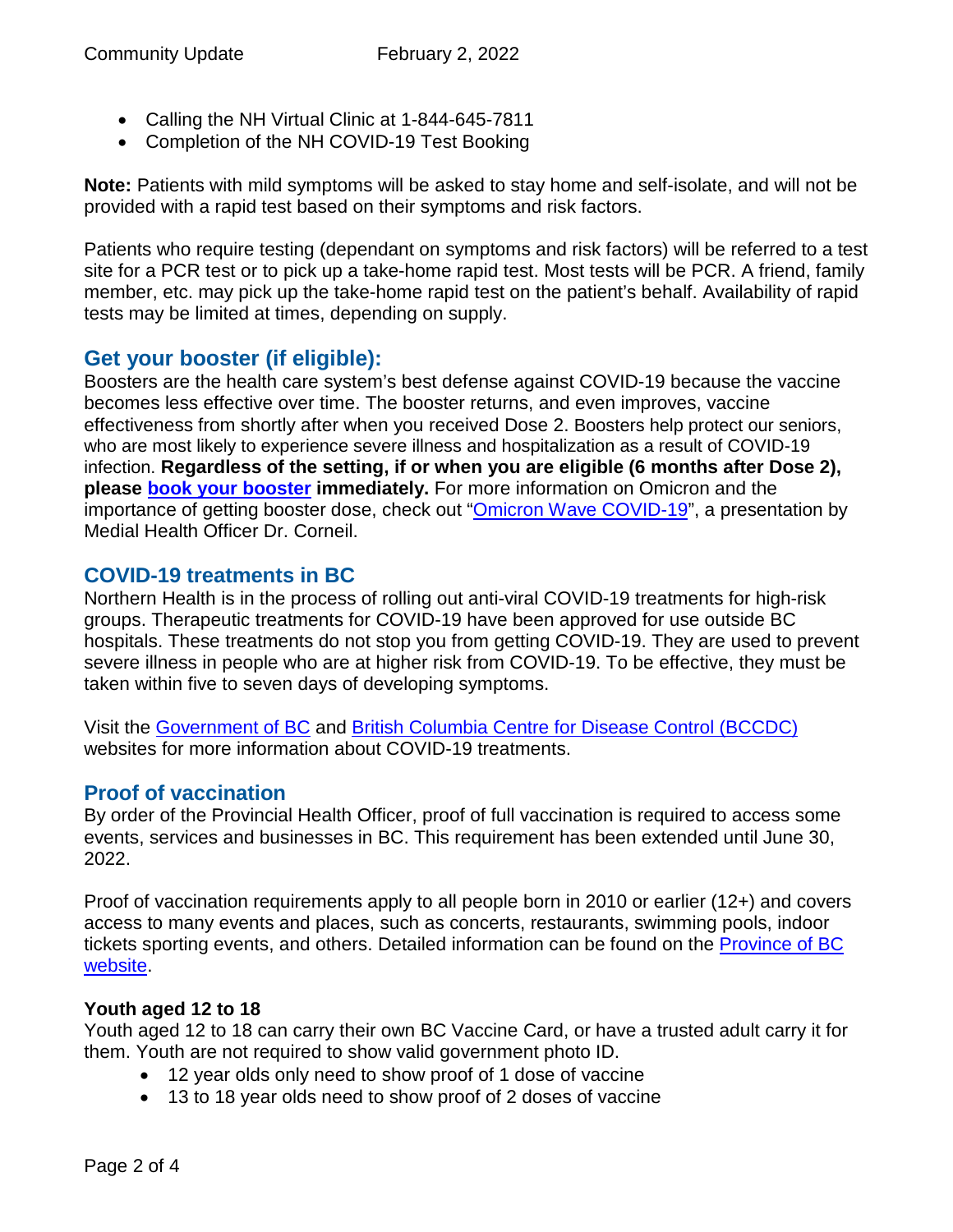#### **Children aged 5 to 11**

Children aged 5 to 11 are not required to show proof of vaccination.

#### **COVID-19 vaccine**

Please visit the **BCCDC COVID-19 vaccine website** for information about: vaccine doses (first, second, third, booster, and pediatric), vaccine registration and eligibility, vaccines and children, getting a vaccine, vaccine safety, vaccine considerations (including pregnancy), proof of vaccination, and more.

**Please note** that vaccination doses may be by appointment only, not walk-ins. Please see the [Northern Health COVID-19 immunization clinic page](https://www.northernhealth.ca/health-topics/covid-19-immunization-clinics) for more information for your community.

#### **Northern BC community immunization coverage**

Immunization coverage for every community in Northern Health is available for you on the [Northern BC community immunization coverage update](https://www.northernhealth.ca/sites/northern_health/files/health-information/health-topics/vaccine/documents/northern-bc-immunization-coverage.pdf) (PDF). This link includes both firstand second-dose counts and percentages per community. It's updated every week.

#### **Community Toolkit**

To empower local partners to share helpful information, we have created a [COVID-19](https://www.northernhealth.ca/health-topics/covid-19-vaccine-plan/covid-19-community-toolkit)  [Community Toolkit](https://www.northernhealth.ca/health-topics/covid-19-vaccine-plan/covid-19-community-toolkit) - a digital resource for community partners, which includes vaccine clinic information (including [clinic schedules\)](https://www.northernhealth.ca/health-topics/covid-19-immunization-clinics), a community guide, trusted information and links, and more!

## **BC vaccination coverage rates and COVID-19 activity**

#### **BCCDC COVID-19 dashboard**

Visit the BCCDC [COVID-19 surveillance dashboard](https://public.tableau.com/app/profile/bccdc/viz/BCCDCCOVID-19SurveillanceDashboard/Introduction) for information by local health area (LHA) and community health service area (CHSA).

#### **COVID-19 Numbers**

As of February 1, **24, 998** cases have been reported in the NH region since the beginning of the pandemic.

- Cases currently active: **1,167**
- New cases: **171**
- Currently in hospital: **30**
	- o Currently in ICU level care in hospital: **8**
- Deaths in the NH region since the beginning of the pandemic**: 284**

For the latest provincial numbers, see the [BC COVID-19 dashboard,](https://experience.arcgis.com/experience/a6f23959a8b14bfa989e3cda29297ded) which is updated Monday-Friday. The dashboard may not work in all browsers; Chrome is suggested.

As well, for a visual comparison of COVID-19 cases in BC by HSDA to other Canadian and global jurisdictions, see the [COVID-19 Epidemiology app.](https://bccdc.shinyapps.io/covid19_global_epi_app/) It's updated on Mondays, Wednesdays, and Fridays.

• [BC COVID-19 pandemic update](https://news.gov.bc.ca/releases/2022HLTH0036-000149) – February 1, 2022